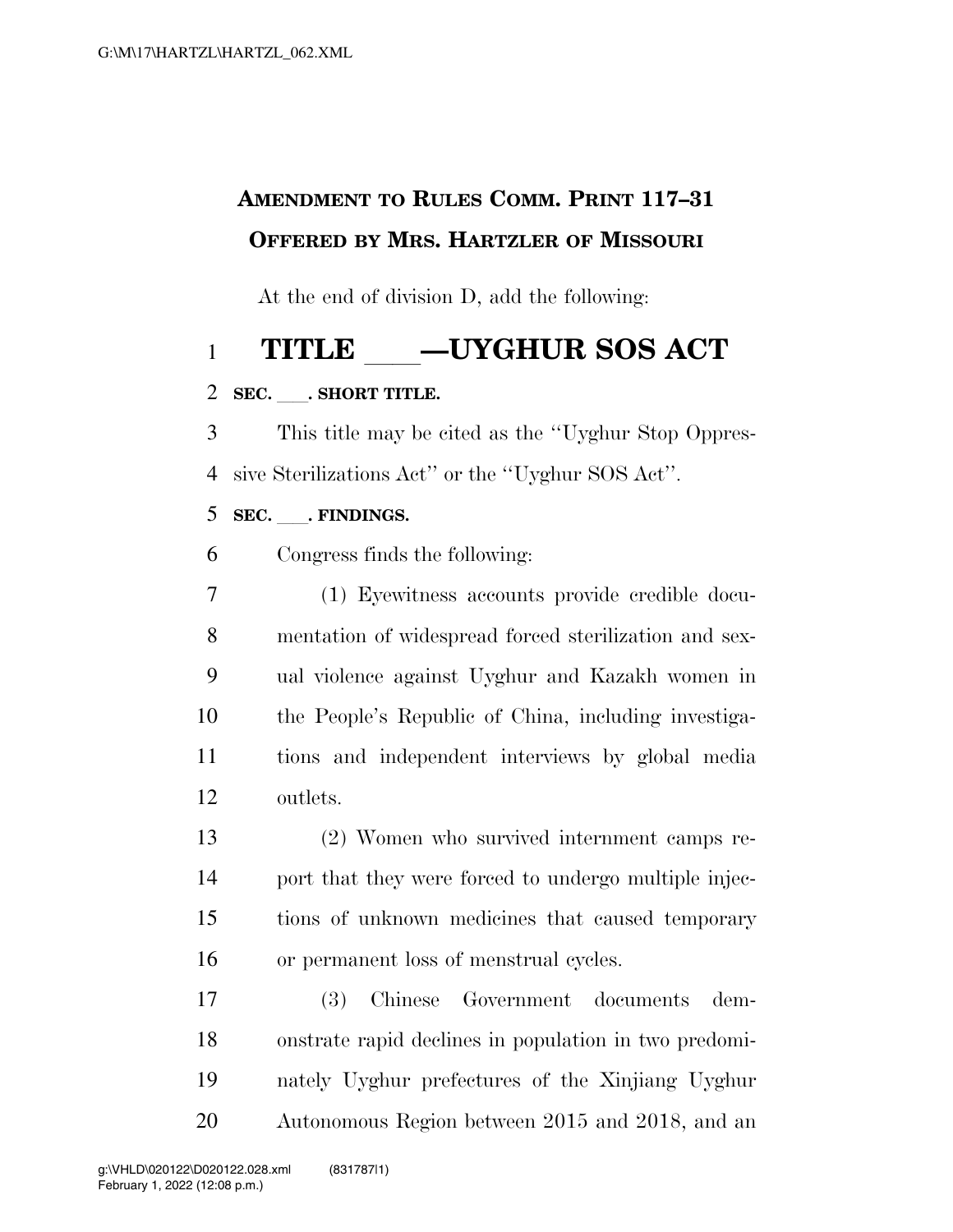unprecedented near-zero birth rate target for 2020 2 in one district. Government documents mandate that birth control violations are punishable by extrajudicial internment in ''training'' camps.

 (4) Chinese Government documents from 2019 reveal plans for a campaign of mass female steriliza- tion in rural Uyghur populated regions of the Xinjiang Uyghur Autonomous Region, to be contin- ued in 2020 with increased funding. Publicly avail- able budgets indicate that this project had sufficient funding to perform hundreds of thousands of tubal ligation sterilization procedures in 2019 and 2020.

 (5) In 2019, the Government of the Xinjiang Uyghur Autonomous Region planned to subject at least 80 percent of women of childbearing age in the four southern, rural, minority prefectures to intru-sive birth-prevention surgeries.

 (6) A leaked report written by Nankai Univer- sity researchers for the Chinese Government con- firms the intent of intention of state-organized forced labor transfers as having the ultimate pur- pose of assimilating Uyghurs, ''breaking up'' their society, and altering demographic trends.

 (7) The policy of state-sponsored forced popu-lation-transfer program, which separates married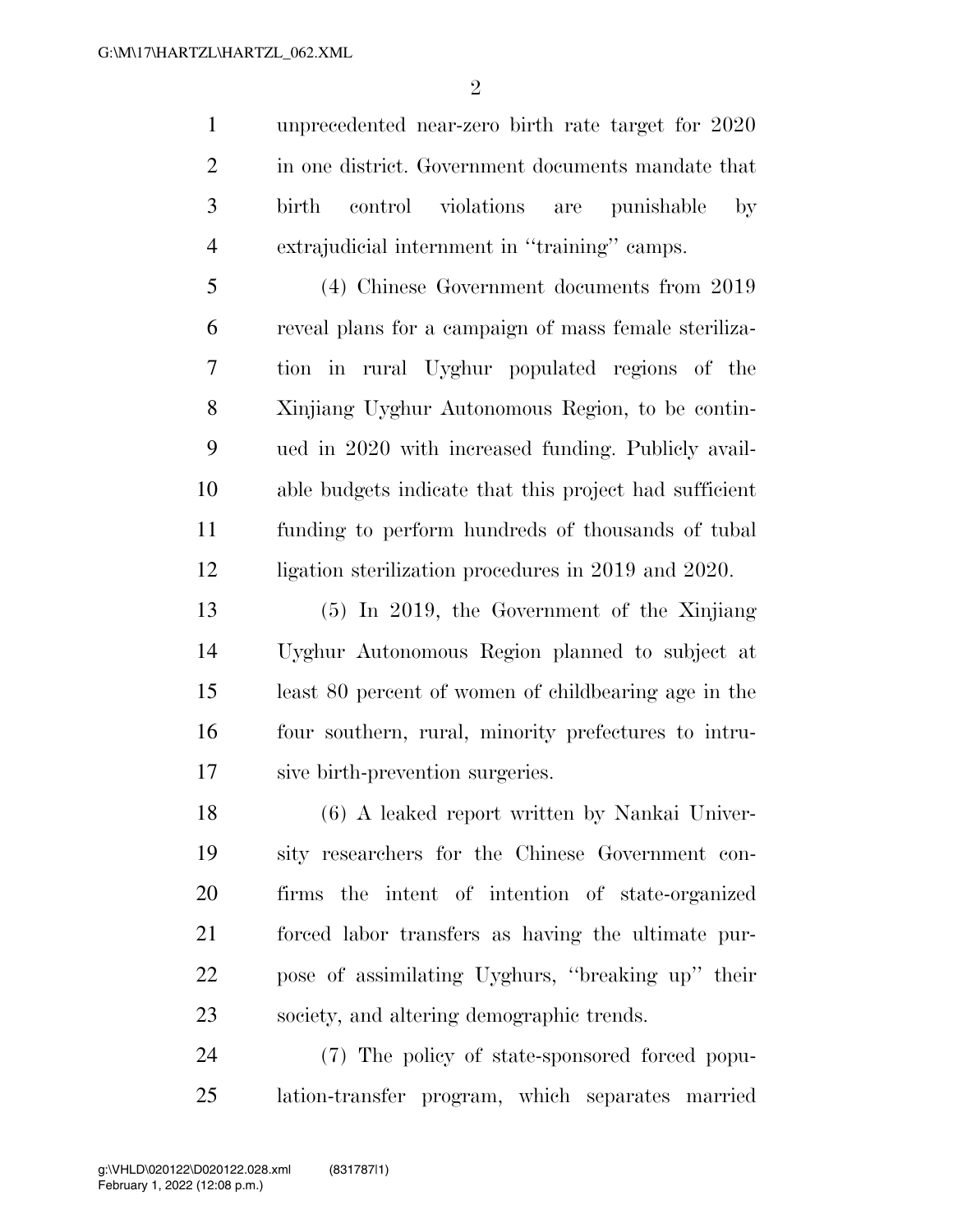couples and forcibly places unmarried individuals into controlled environments where they cannot marry or form a family, is a violation of the funda- mental right ''to marry and to found a family,'' as codified by Article 16 of the Universal Declaration of Human Rights (1948).

 (8) Under the ''becoming family'' homestay pro- gram initiated by the government of the People's Republic of China in the Xinjiang Uyghur Autono- mous Region, government workers and other Com- munist Party members are assigned to live with eth- nic minority families in their homes to conduct sur- veillance and compile information on family mem- bers, in arrangements which leave these families vul-nerable to sexual violence and other types of abuse.

 (9) On January 7, 2021, an official social media account for the Government of China said that a ''Study shows that in the process of eradi- cating extremism, the minds of Uygur women in Xinjiang were emancipated and gender equality and reproductive health were promoted, making them no 22 longer baby-making machines [and]... They are more confident and independent.''.

 (10) Uyghur and Kazakh women who have given testimony to reporters about sexual violence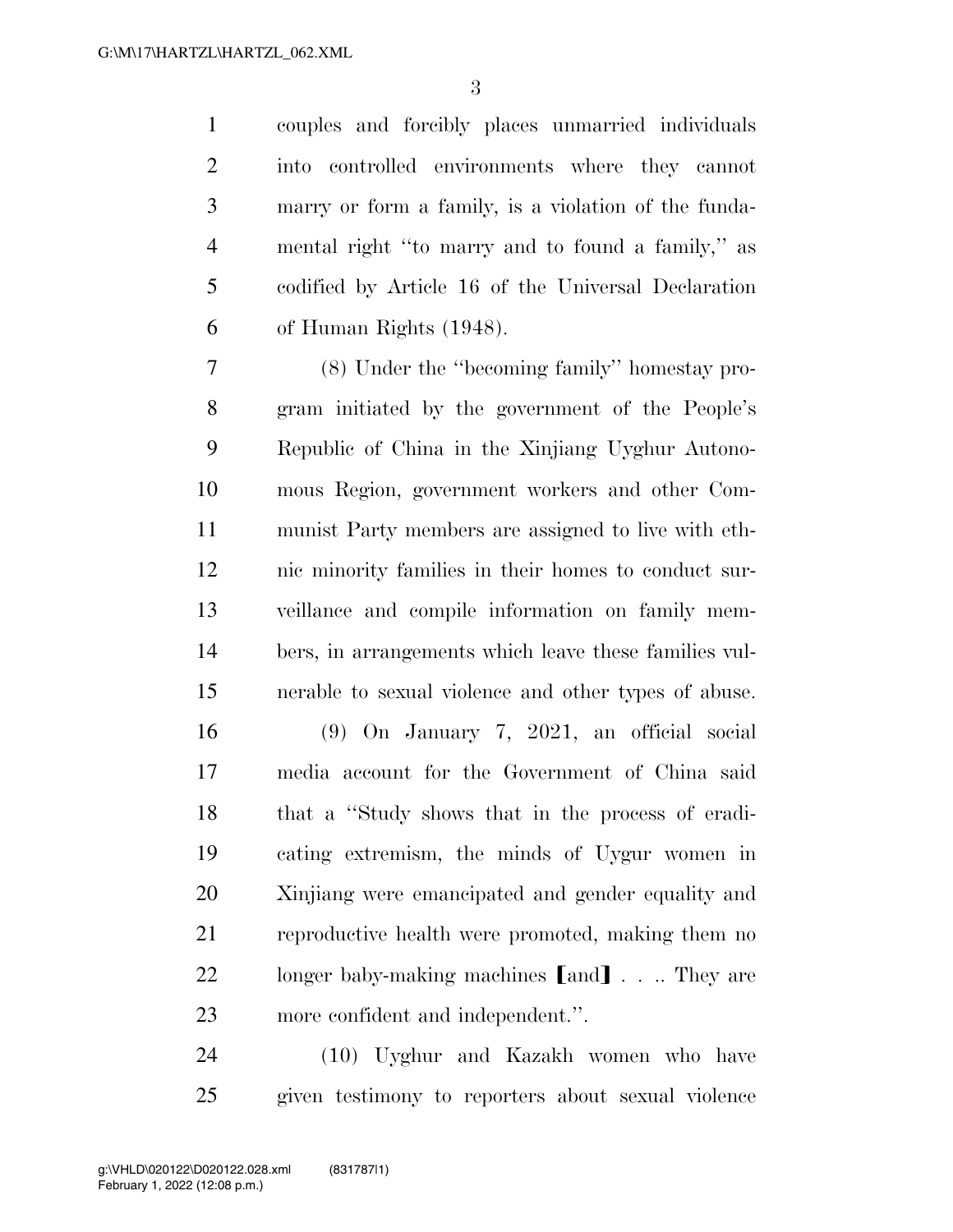| $\mathbf{1}$   | and forced sterilizations in mass internment camps      |
|----------------|---------------------------------------------------------|
| $\overline{2}$ | have been intimidated and their families threatened     |
| 3              | by security officials from the People's Republic of     |
| $\overline{4}$ | China.                                                  |
| 5              | (11) Article Two of the Genocide Convention of          |
| 6              | 1948, which China has signed and ratified, states       |
| $\overline{7}$ | that genocide means any of the following acts com-      |
| 8              | mitted with intent to destroy, in whole or in part, a   |
| 9              | national, ethnical, racial or religious group, as such: |
| 10             | "(A) Killing members of the group;                      |
| 11             | "(B) Causing serious bodily or mental                   |
| 12             | harm to members of the group;                           |
| 13             | "(C) Deliberately inflicting on the group               |
| 14             | conditions of life calculated to bring about its        |
| 15             | physical destruction in whole or in part;               |
| 16             | "(D) Imposing measures intended to pre-                 |
| 17             | vent births within the group;                           |
| 18             | "(E) Forcibly transferring children of the              |
| 19             | group to another group.".                               |
| 20             | $(12)$ On January 19, 2021, the Secretary of            |
| 21             | State released a determination about atrocities in      |
| 22             | the Xinjiang Uyghur Autonomous Region that stat-        |
| 23             | ed that the "ongoing" crimes against humanity           |
| 24             | against the predominantly Muslim Uyghurs and            |
| 25             | other members of ethnic and religious minority          |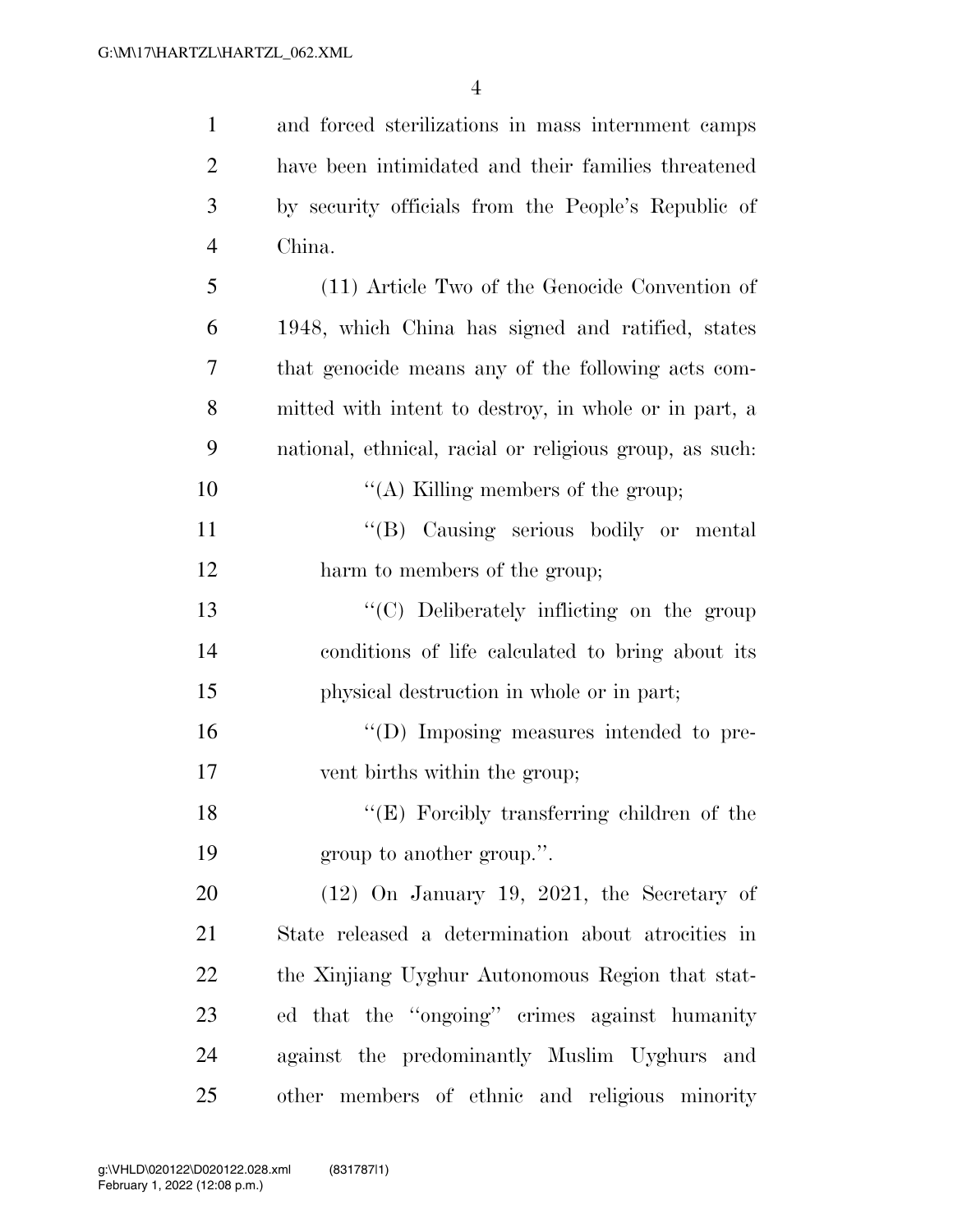groups include forced sterilization, and called upon the PRC ''immediately to release all arbitrarily de- tained persons and abolish its system of internment, detention camps, house arrest and forced labor; cease coercive population control measures, including forced sterilizations, forced abortion, forced birth control, and the removal of children from their fami- lies; and end all torture and abuse in places of de-tention . . . .''.

 (13) That same determination concluded that, after careful examination of the facts, the Govern- ment of China was committing ''genocide'' against Uyghur, Kazakh, and other ethnic minority groups in the Xinjiang Uyghur Autonomous Region.

 (14) Secretary of State Tony Blinken affirmed that the United States Government recognizes the atrocities faced by Uyghurs and other ethnic and re- ligious minorities in the Xinjiang Uyghur Autono- mous Region as ongoing genocide and crimes against humanity and said the United States will hold the Government of China responsible for the ''atrocities'' committed in the Xinjiang Uyghur Au-tonomous Region.

#### **SEC.** STATEMENT OF POLICY.

25 It is the policy of the United States—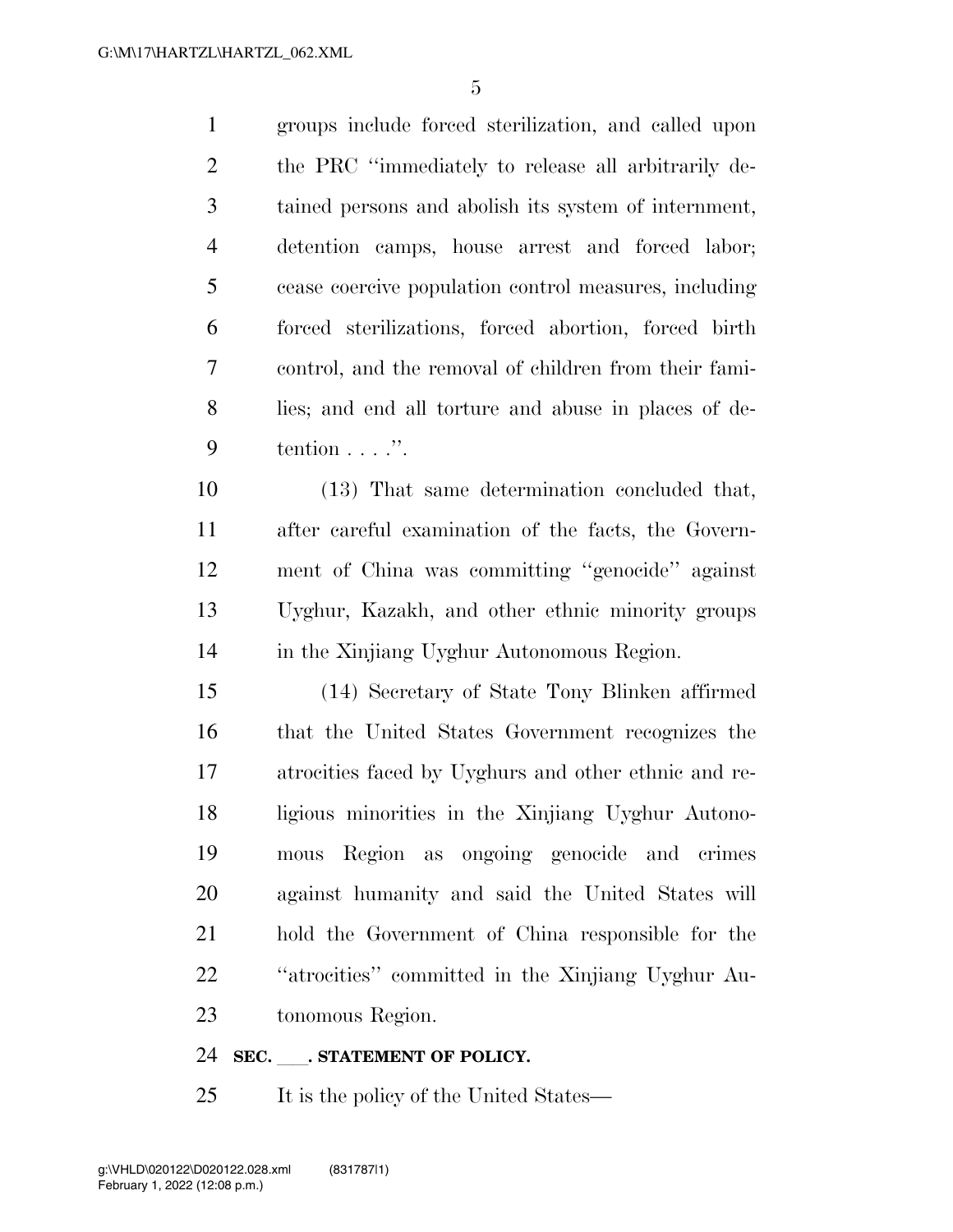(1) to regard the prevention of genocide and other atrocity crimes as a national interest particu- larly when those actions target Uyghurs, Kazakhs, and Kyrgyz and other predominately Muslim ethnic minorities in the Xinjiang Uyghur Autonomous Re- gion through mass arbitrary detentions, forced labor, forced sterilizations, forced abortions and other coer- cive birth restrictions policies, sexual violence and other torture in detention, and forced transfer of children to orphanages and boarding schools;

 (2) to condemn genocide and work diplomati- cally to end genocide and other atrocity crimes, in- cluding by calling on foreign governments, through both bilateral discussions and in multilateral organi- zations, to denounce and take actions to end the atrocity crimes perpetuated in the Xinjiang Uyghur Autonomous Region;

 (3) to raise the issue of state-sanctioned vio- lence against women, including rape, torture, and coercively enforced population control policies in the People's Republic of China, in all multilateral orga- nizations where the United States and the People's Republic of China are members, including at the United Nations Security Council;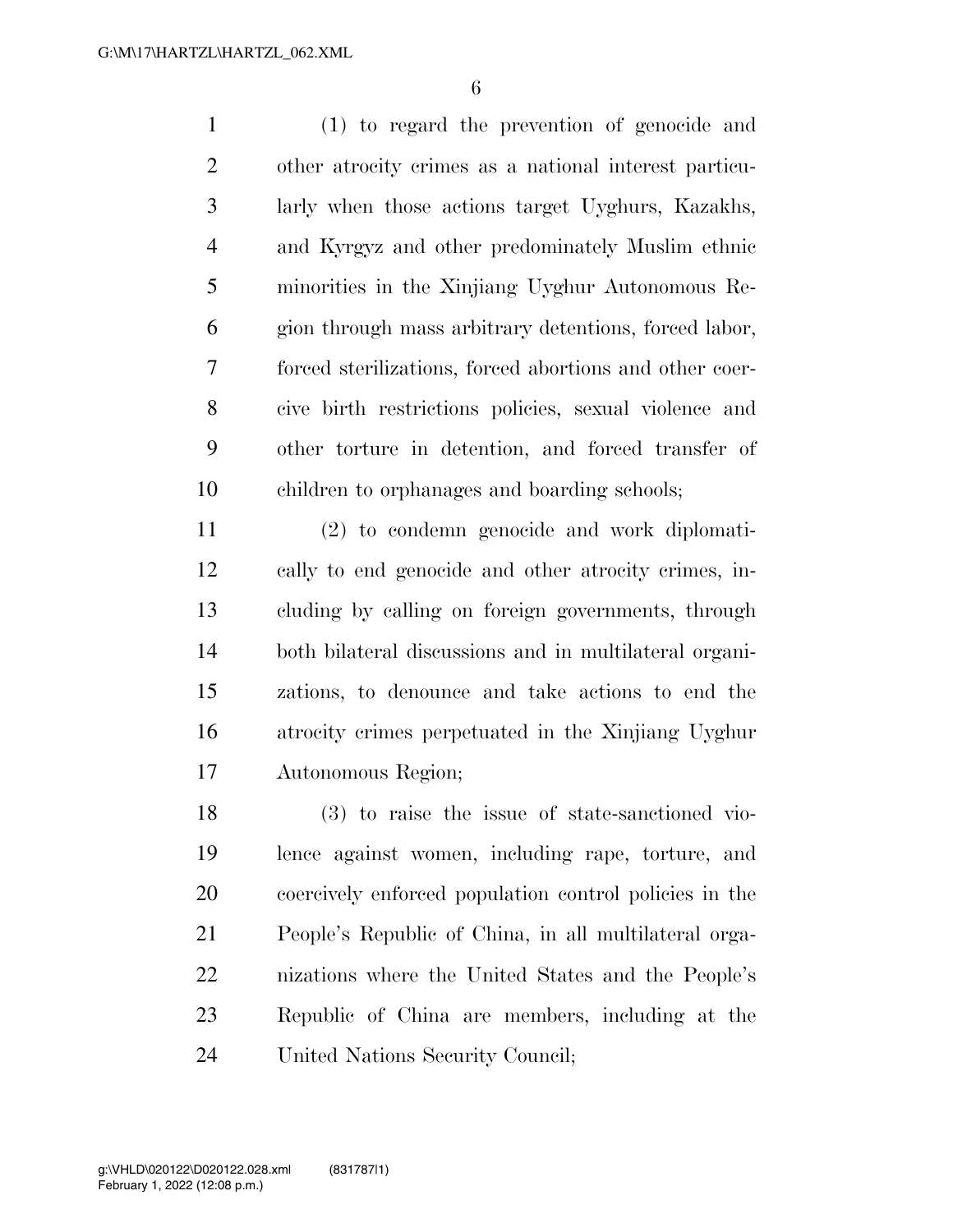(4) to consider state-sanctioned violence against women, including forced sterilizations and forced abortions and the systematic use of rape and torture in mass internment camps in the Xinjiang Uyghur Autonomous Region as a gross violation of inter-nationally-recognized human rights; and

 (5) to use all the existing United States au- thorities, including visa and financial sanctions, to hold accountable individuals and entities responsible for genocide and other atrocity crimes in the Peo- ple's Republic of China, section 6 of the Uyghur Human Rights Policy Act (Public Law 116–145) and including section 1263 of the Global Magnitsky Human Rights Accountability Act (subtitle F of title XII of the National Defense Authorization Act for Fiscal Year 2017; 22 U.S.C. 2656 note).

**SEC.** ll**. SENSE OF CONGRESS CONCERNING ATROCITY** 

 **CRIMES IN THE XINJIANG UYGHUR AUTONO-MOUS REGION.** 

20 It is the sense of Congress that—

 (1) the atrocities perpetrated by the Govern- ment of the People's Republic of China against Uyghurs, Kazakhs, Kyrgyz, and other predominately Muslim ethnic minorities in the Xinjiang Uyghur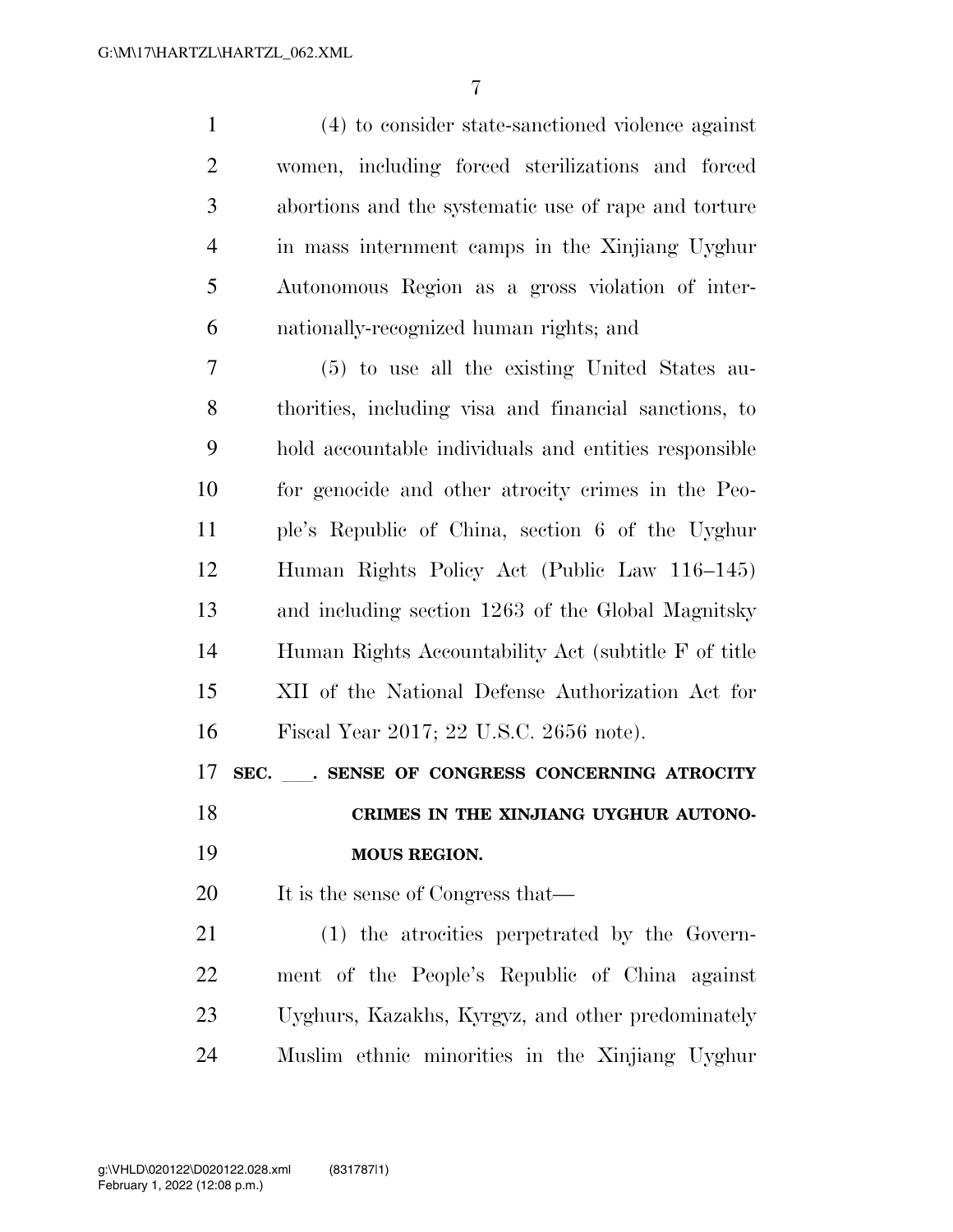Autonomous Region are horrific and ongoing and constitute genocide and crimes against humanity;

 (2) all governments, including the United States, and international organizations, such as the United Nations and the Office of the Secretary-Gen- eral, should call the atrocities perpetuated by the Government of the People's Republic of China, in- cluding the mass arbitrary detention of ethnic mi- norities; forced sterilizations and forced abortions and other sexual violence; and forced labor, as geno-cide and crimes against humanity;

 (3) the United States, in coordination with al- lies and partners, should strongly condemn the in- timidation and threats targeting Uyghur and Kazakh women who provide public evidence of sexual violence and forced sterilizations and forced abor- tions in mass internment camps and the journalist who report these stories;

 (4) member states of the United Nations should consider all Uyghurs and other ethnic minorities de- tained and imprisoned through the justice system in the Xinjiang Uyghur Autonomous Region as arbi- trarily detained due to the severe restrictions on in- formation regarding the cases and because research by human rights organizations indicate that long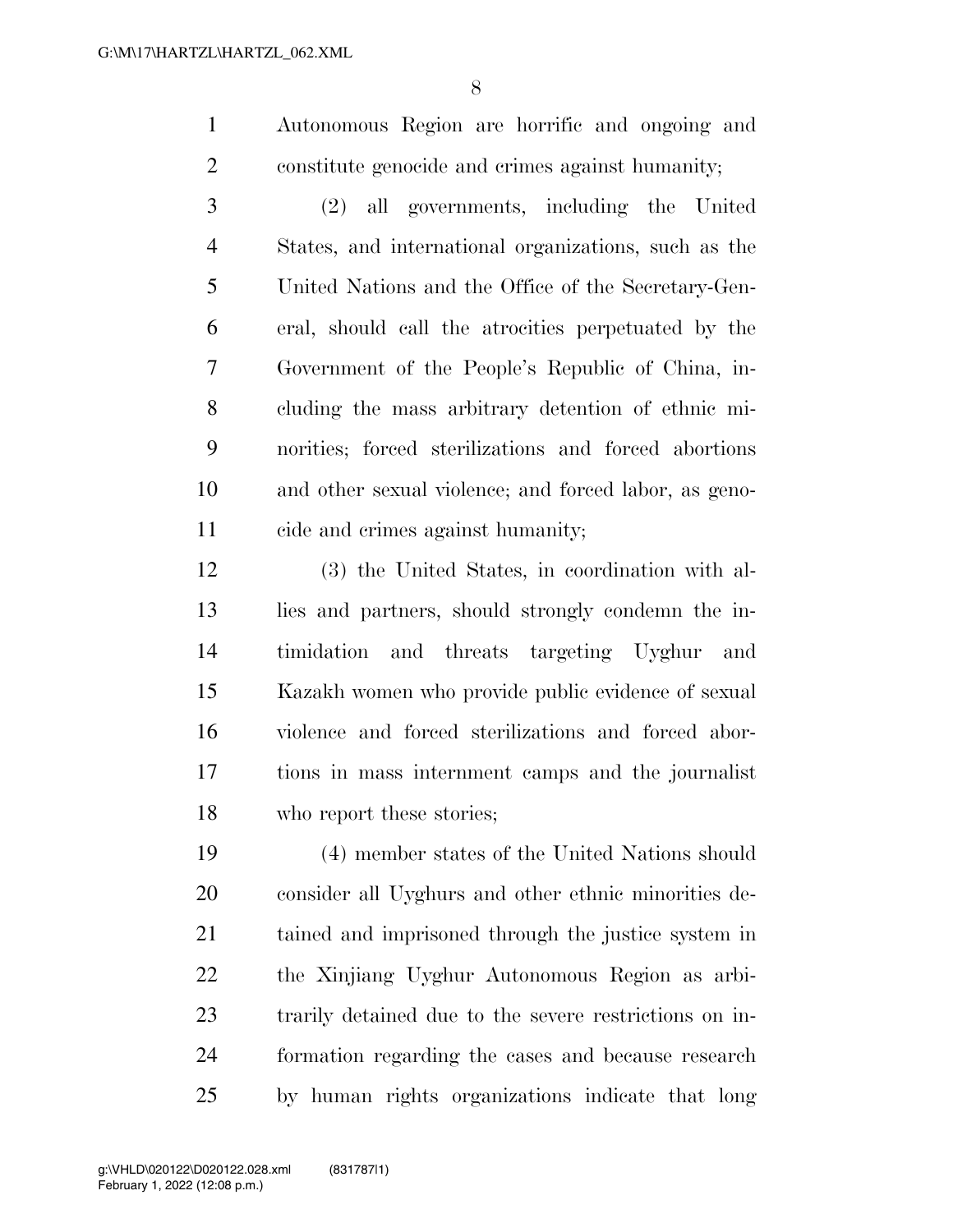prison sentences were given to individuals for prac- ticing their religion or engaging in other internation-ally-recognized human rights;

 (5) member states of the United Nations should condemn the atrocities committed by the Govern- ment of the People's Republic China, including forced sterilizations and other state-sanctioned vio- lence against women, and take steps to prevent fur- ther crimes against humanity and genocide in the Xinjiang Uyghur Autonomous Region including by demanding that the Government of the People's Re-public of China—

 (A) immediately adhere to its commitments under the Convention on the Prevention and Punishment of the Crime of Genocide;

 (B) end all forced sterilization, forced abortions, and other state-sanctioned violence against women;

 (C) release all individuals from internment camps, and all others who are unjustly or arbi- trarily detained, including those engaged in forced labor programs or separated from their families in state-run boarding schools;

 (D) end harassment and restrictions on foreign journalists while they are traveling in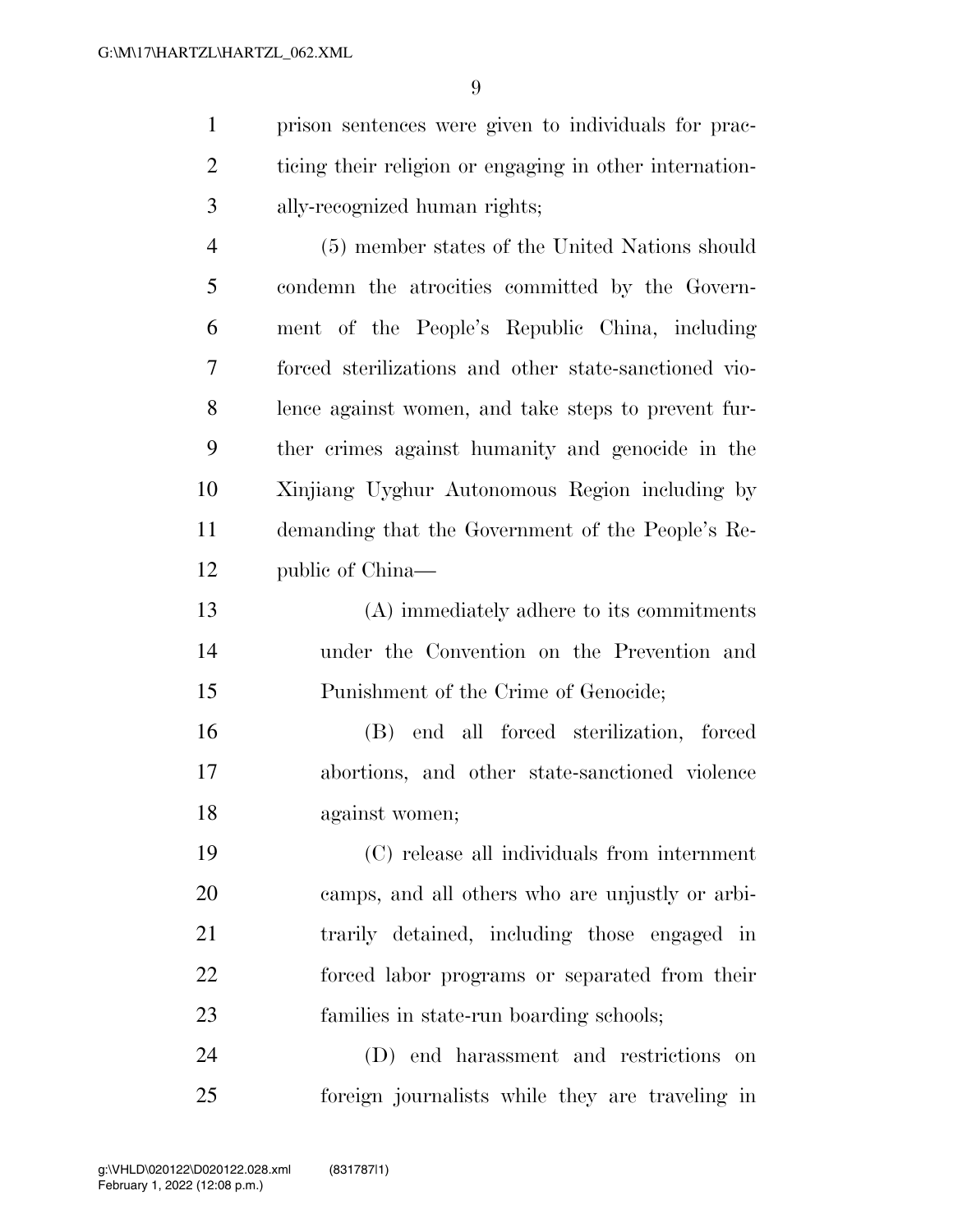the Xinjiang Uyghur Autonomous Region and immediately end any threats and intimidation directed at journalists for reporting about con-ditions there; and

 (E) guarantee the right to the freedom of religion, including by rebuilding mosques and restoring holy sites and cemeteries;

 (6) member states of the United Nations should take action to collect and preserve evidence of geno- cide and crimes against humanity and establish ap- propriate special mechanisms and tribunals to hold accountable officials responsible for genocide and crimes against humanity, including through the es- tablishment of an international Commission on In- quiry on Atrocity Crimes in the Xinjiang Uyghur Autonomous Region; and

 (7) the Department of State should be com- mended for raising the issue of atrocity crimes and its public determination that the Government of the People's Republic of China is responsible for an on- going genocide and for crimes against humanity in the Xinjiang Uyghur Autonomous Region.

## **SEC.** ll**. STRATEGY TO ADDRESS GENOCIDE IN THE XINJIANG UYGHUR AUTONOMOUS REGION.**

(a) FINDING.—Congress finds that—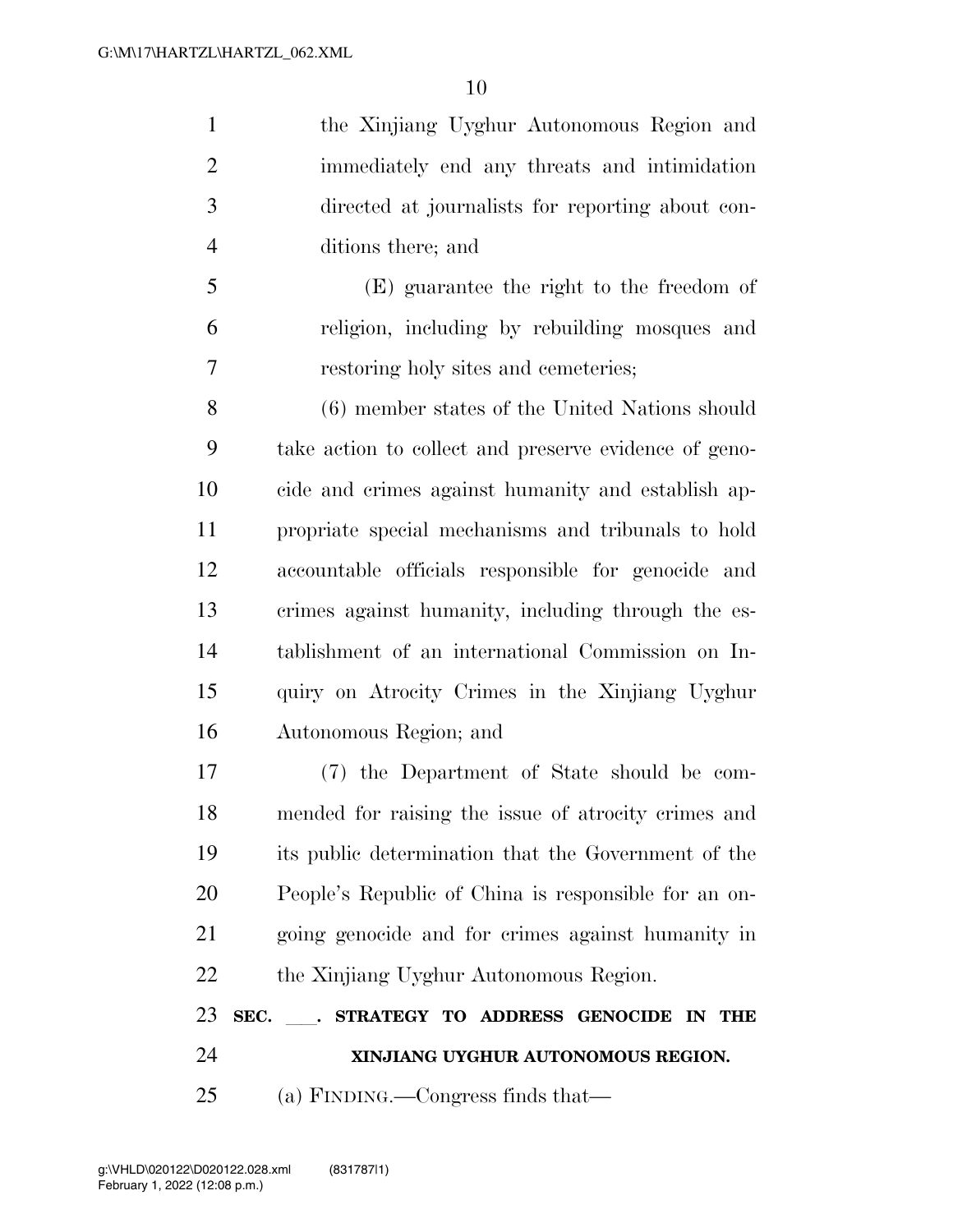| $\mathbf{1}$   | (1) the determination of the Secretary of State     |
|----------------|-----------------------------------------------------|
| 2              | that the Government of the People's Republic of     |
| 3              | China is responsible for perpetrating both genocide |
| $\overline{4}$ | and crimes against humanity targeting Uyghurs and   |
| 5              | other predominately Muslim ethnic minority groups   |
| 6              | in Xinjiang Uyghurs Autonomous Region is an issue   |
| 7              | on which there is widespread bipartisan support in  |
| 8              | Congress; and                                       |
| 9              | $(2)$ the atrocities being committed in China are   |
| 10             | both horrific and ongoing.                          |
| 11             | (b) STRATEGY REQUIRED.—Not later than 60 days       |

 after the date of the enactment of this Act, the President shall submit to the appropriate congressional committees a report that includes a strategy specifically describing—

 (1) the steps already taken to tangibly address atrocity crimes occurring in the Xinjiang Uyghur Autonomous Region, especially during the period fol- lowing the January 19, 2021, determination that genocide and crimes against humanity were occur- ring in the Xinjiang Uyghur Autonomous Region; and

 (2) a strategy for ending the atrocity crimes oc- curring in the Xinjiang Uyghur Autonomous Region, including by—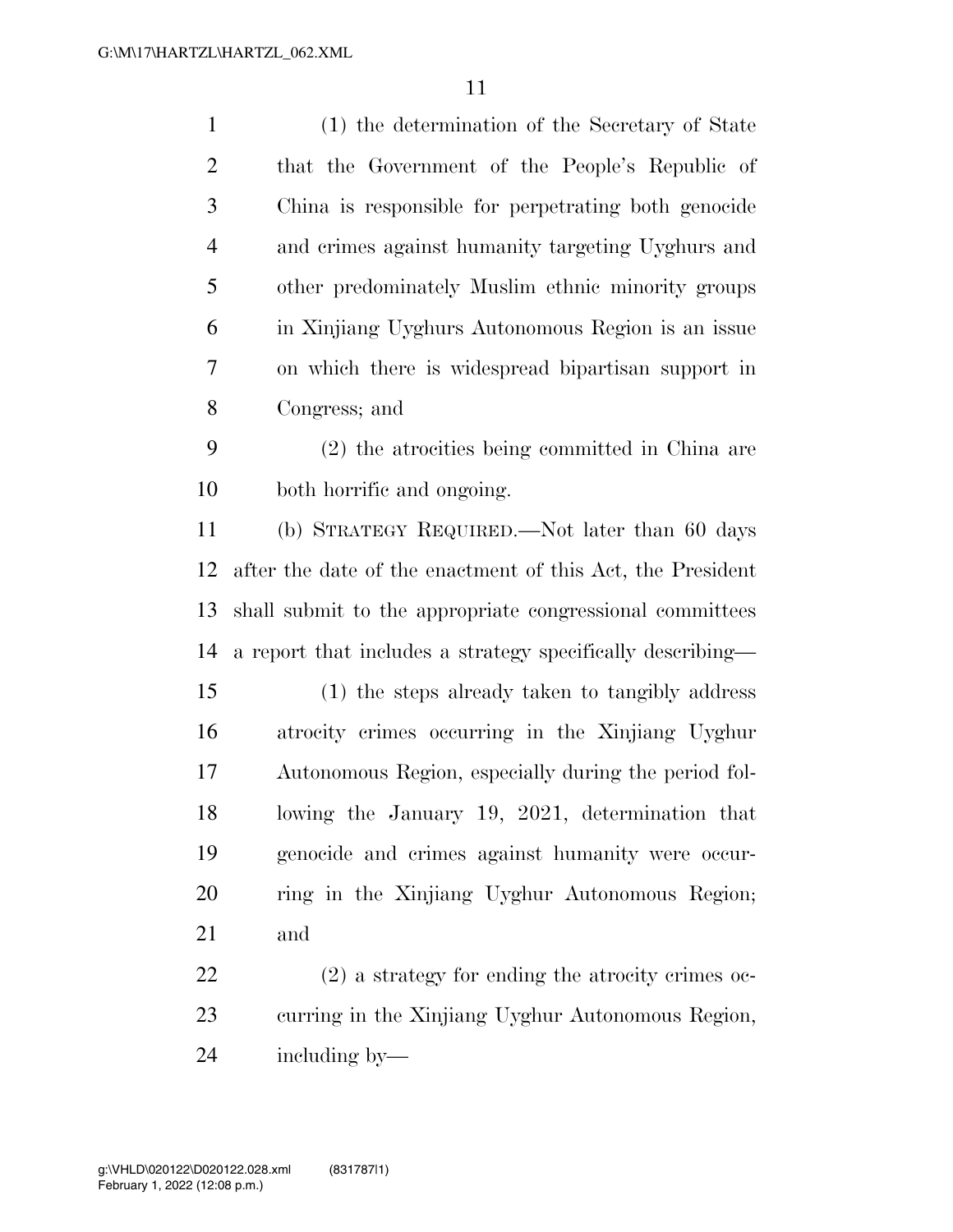| $\mathbf{1}$   | (A) holding accountable persons or entities                |
|----------------|------------------------------------------------------------|
| $\overline{2}$ | responsible for committing such atrocity crimes            |
| 3              | by addressing, through existing or new export              |
| $\overline{4}$ | controls or import restrictions, the issues of             |
| 5              | mass biometric surveillance and forced labor               |
| 6              | programs in China;                                         |
| $\overline{7}$ | (B) gaining access for United Nations,                     |
| 8              | United States, and other diplomats and foreign             |
| 9              | journalists to the Xinjiang Uyghur Autonomous              |
| 10             | Region; and                                                |
| 11             | (C) protecting Uyghurs, Kazakhs, Kyrgyz,                   |
| 12             | and other ethnic minorities affected by the                |
| 13             | atrocities committed by the Government of the              |
| 14             | People's Republic of China.                                |
| 15             | (c) FORM AND PUBLICATION.—The report required              |
| 16             | under subsection (b) shall be submitted in unclassified    |
| 17             | form and shall be made publicly available, but may include |
| 18             | a classified annex.                                        |
| 19             | (d) APPROPRIATE CONGRESSIONAL COMMITTEES.-                 |
| 20             | In this section, the term "appropriate congressional com-  |
| 21             | mittees" means—                                            |
| 22             | (1) The Committee on Foreign Affairs, the                  |
| 23             | Committee on Armed Services, and the Committee             |
| 24             | on Appropriations of the House of Representatives.         |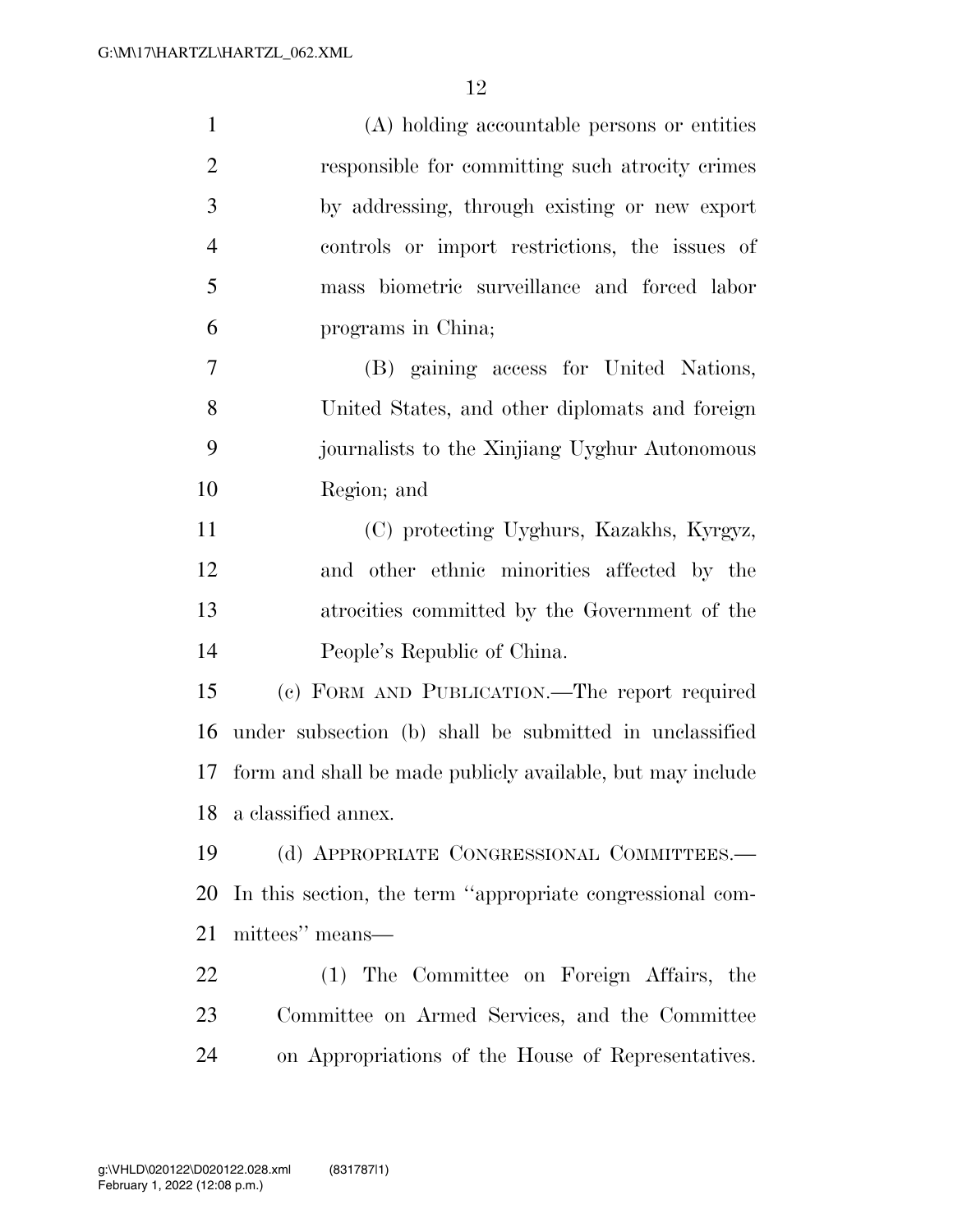(2) The Committee on Foreign Relations, the Committee on Armed Services, and the Committee on Appropriations of the Senate.

 **SEC.** ll**. PROTECTION OF UYGHURS, KAZAKHS, AND OTHER ETHNIC MINORITIES IN THE XINJIANG UYGHUR AUTONOMOUS REGION.** 

 The Secretary of State shall provide all appropriate assistance to women who belong to the Uyghur, Kazakh, Kyrgyz, or other ethnic minority and who experienced sex- ual violence, torture, forced sterilizations and forced abor- tions in the People's Republic of China in order for them to receive needed medical care and psychological support. All existing authorities shall be used to allow such women to at least temporarily enter the United States.

 **SEC.** ll**. SANCTIONS WITH RESPECT TO INDIVIDUALS COMMITTING RESPONSIBLE FOR OR COMPLICIT IN FORCED STERILIZATIONS, FORCED ABORTIONS, OR OTHER SEXUAL VIO-LENCE.** 

 (a) STATEMENT OF POLICY.—It is the policy of the United States to consider any foreign person or entity re- sponsible for, complicit in, or having directly or indirectly engaged in forced sterilizations, forced abortions, or other sexual violence targeting any individual in the Xinjiang Uyghur Autonomous Region as having committed gross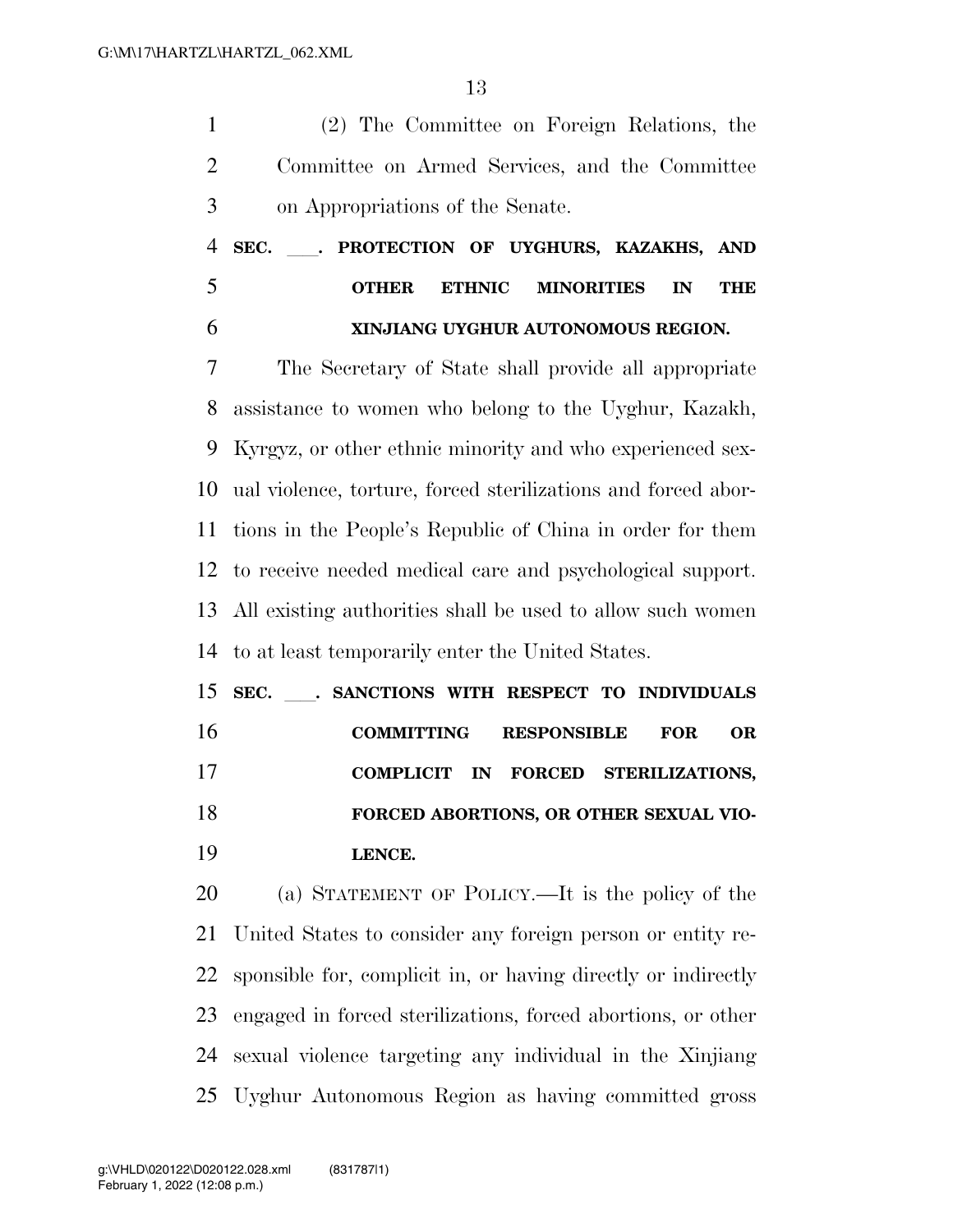violations of internationally recognized human rights for purposes of imposing the sanctions detailed in the Global Magnitsky Human Rights Accountability Act (subtitle F of title XII of the National Defense Authorization Act for Fiscal Year 2017; 22 U.S.C. 2656 note).

 (b) DENIAL OF ENTRY FOR FOREIGN NATIONALS ENGAGED IN ESTABLISHMENT OR ENFORCEMENT OF FORCED ABORTION OR STERILIZATION POLICY.—Section 801 of the Admiral James W. Nance and Meg Donovan Foreign Relations Authorization Act, Fiscal Years 2000 and 2001 (Public Law 106–113; 8 U.S.C. 1182e) is amended—

 (1) in subsection (b), by striking ''minister.'' and inserting minister, unless—

 ''(1) the Secretary of State makes a public de- termination that the forced sterilizations, forced abortions, or other coercive population control poli- cies were being committed or enforced with the in- tent to destroy, in whole or in part, a national, eth- nic, racial or religious group and therefore constitute genocide or crimes against humanity; or

22 ''(2) the Secretary of State finds that such co- ercive population control policies were targeting Uyghurs, Kazakhs, Tibetan or other ethnic minori-ties or individuals peacefully expressing internation